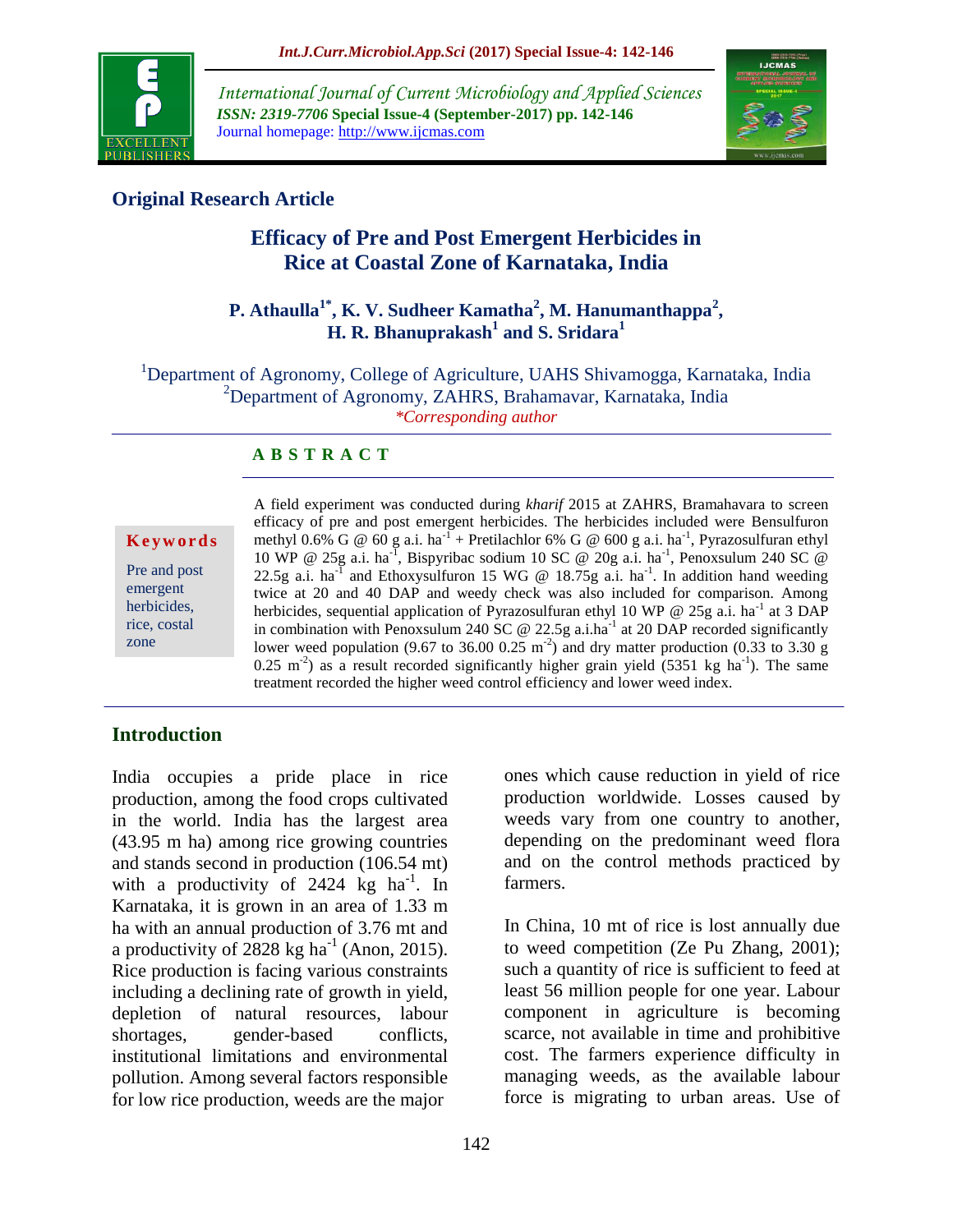herbicides to manage weeds forms an excellent alternative to manual weeding to reduce the human dredgery. Usage of preemergence herbicides assumes greater importance in the view of their effectiveness from initial stages.

As the weeds interfere during the harvesting of the crop, post-emergence herbicides at about 20-35 DAP may help in avoiding the problem of weeds at later stages.

#### **Materials and Methods**

A field experiment was conducted during kharif 2015 at Zonal Agricultural and Horticultural Research Station, Bramahavar. Experiment involves 10 treatments includes two pre-emergent herbicides Bensulfuron methyl  $0.6\%$  G @ 60 g a.i. ha<sup>-1</sup> + Pretilachlor 6% G @ 600 g a.i. ha<sup>-1</sup> (londax power), Pyrazosulfuran ethyl 10 WP @ 25g  $a.i.$  ha<sup>-1</sup> (Sathi) applied alone as preemergent at 3 DAP and three post emergent herbicides Bispyribac sodium (Nominee gold) 10 SC  $\omega$  20g a.i. ha<sup>-1</sup>, Penoxsulum (Granite) 240 SC  $\omega$  22.5g a.i. ha<sup>-1</sup> and Ethoxysulfuron (Sunrice) 15 WG @ 18.75g  $a.i.$   $ha<sup>1</sup>$ .

Post emergent herbicide applied as alone and each were preceded by pre-emergent herbicides which were compared with hand weeding twice at 20 and at 40 DAP and unweeded check which was laid out under randomized block design with three replication.

The main field was puddled and leveled and seedlings were transplanted at the age of 21 days. The data on weed population and dry matter were recorded at 30, 60, 90 DAP and at harvest with quadrate measuring  $50 \times 50$ cm and expressed number  $/0.25 \text{ m}^2$  and  $g/0.25$  m<sup>2</sup>, respectively. The data was subjected to square root transformation

using the formula  $X + 0.5$  and statistical analysis was done as suggested by Gomez and Gomez (1984). Weed control efficiency by Mani *et al.,* (1973) and weed index by Gill and Kumar (1969) were calculated as per the standard formulae.

#### DMC-DMT

WCE  $(\% ) =$  ------------------- x 100 DMC

Where,

 $WCE = Weed control efficiency (%)$ 

DMC = Dry matter of weeds in unweeded control plot

 $DMT = Dry$  matter of weed in treated plots

$$
X - Y
$$
  
Weed index (%) = 
$$
X - Y
$$
  
X 100

Where,

 $X =$  Grain yield of weed free plot (hand weeding twice)

 $Y =$  Grain yield from the treatment plot

### **The treatment combinations are as fallows**

 $T_1$ : Bensulfuron methyl 0.6% G @ 60 g a.i.  $ha^{-1}$  + Pretilachlor 6% G @ 600 g a.i.  $ha^{-1}$  at 3 DAP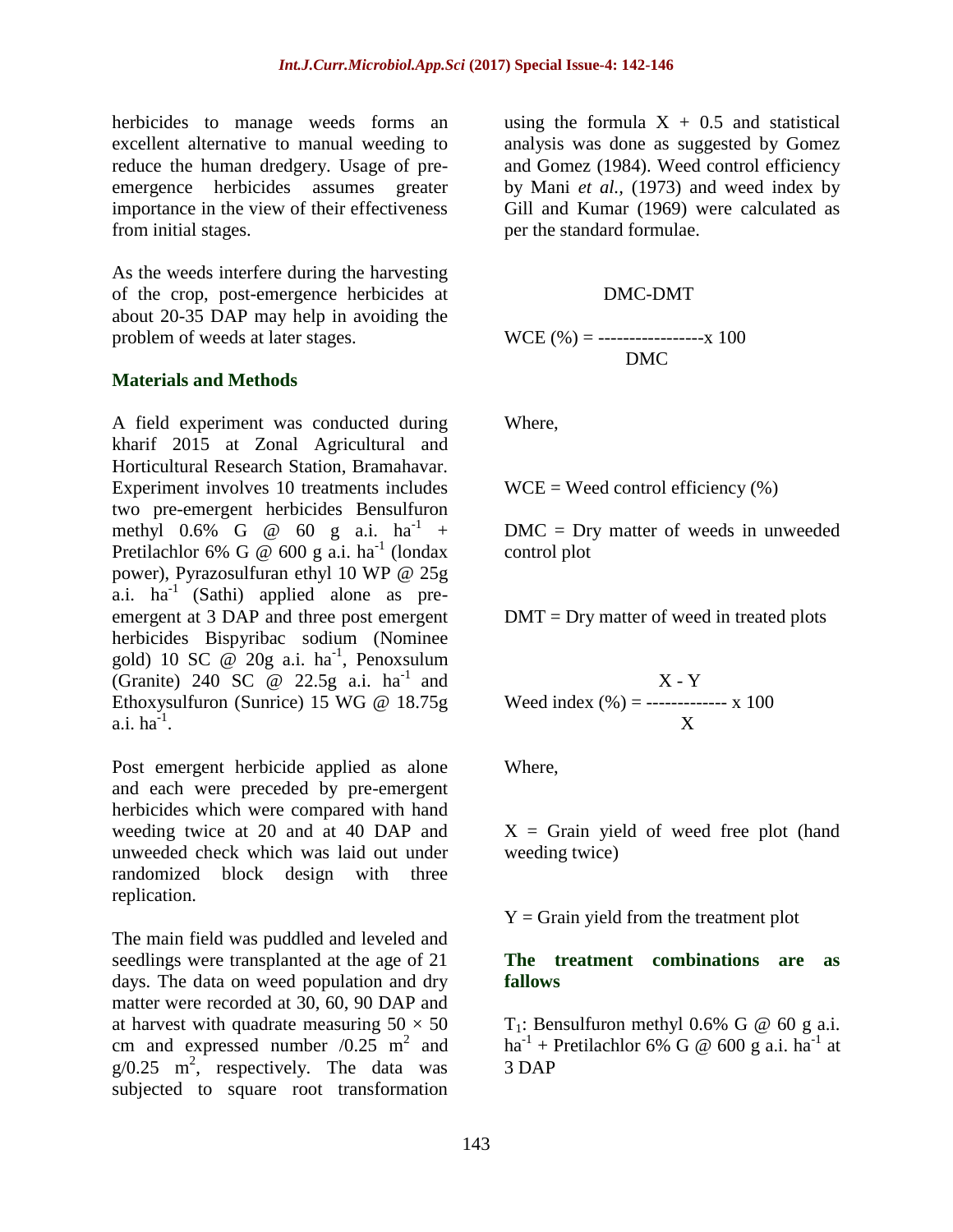$T_2$ : Pyrazosulfuran ethyl 10 WP @ 25g a.i. ha $^{-1}$  at 3 DAP

T<sub>3</sub>: Bispyribac sodium 10 SC @ 20g a.i. ha<sup>-1</sup> at 20 DAP

T<sub>4</sub>: Penoxsulum 240 SC @ 22.5g a.i. ha<sup>-1</sup> at 20 DAP

 $T_5$ : Ethoxysulfuron 15 WG @ 18.75g a.i. ha  $1$  at 20 DAP

 $T_6$ : Pyrazosulfuran ethyl 10 WP @ 25g a.i. ha<sup>-1</sup> 3 DAP + Bispyribac sodium 10 SC  $\omega$  $20g$  a.i. ha<sup>-1</sup> at  $20\overrightarrow{DAP}$ 

 $T_7$ : Pyrazosulfuran ethyl 10 WP @ 25g a.i. ha<sup>-1</sup> 3 DAP + Penoxsulum 240 SC @ 22.5g a.i.  $ha^{-1}$  at 20 DAP

 $T_8$ : Pyrazosulfuran ethyl 10 WP @ 25g a.i. ha<sup>-1</sup> DAP + Ethoxysulfuron 15 WG  $\omega$ 18.75g a.i. ha<sup>-1</sup> at 20 DAP

T9: Hand weeding at 20 and 40 DAP

 $T_{10}$ : Unweeded check

Note: DAP- Days after planting

#### **Results and Discussion**

Among the treatments, sequential application of Pyrazosulfuran ethyl at 3 DAP fb Penoxsulum or Ethoxysulfuron recorded significantly the lower weed population and dry weight of weeds viz.,

monocots, dicot and sedge weeds which were on par with hand weeding twice at 20 and 40 DAP.

Further, results indicated that sequential application of herbicides were equally more effective in controlling monocots, dicot and sedges weed species coupled with lower dry weight of weeds resulting in higher weed control efficiency and lower weed index. Similar results were reported by Deepthi Kiran and Subramanyam (2010) and Sairamesh *et al.,* (2015).

However, the higher weed population and dry weight of weeds was recorded with the application of Pyrazosulfuran ethyl alone followed by Bispyribac sodium alone and Ethoxysulfuron alone over the sequential application of herbicides, indicating the superiority of sequential application of herbicides. Unweeded check recorded the significantly the higher weed population and dry weight of weeds which results in lower weed control efficiency and higher weed index over rest of the treatments.

The weed population and dry matter of different species differed significantly due to weed control ability of different formulation of chemicals at all the growth stages of crop.

Among the herbicide tested, the sequential application of Pyrazosulfuran ethyl 10 WP at  $25g$  a.i. ha<sup>-1</sup> 3 DAP in combination with Penoxsulum 240 SC at 22.5g a.i.  $ha^{-1}$  or Ethoxysulfuron 15 WG @18.75g a.i. ha<sup>-1</sup> at 20 DAP recorded highest weed control efficiency and lower weed index and was found to be the best treatment combination for coastal rice ecosystem.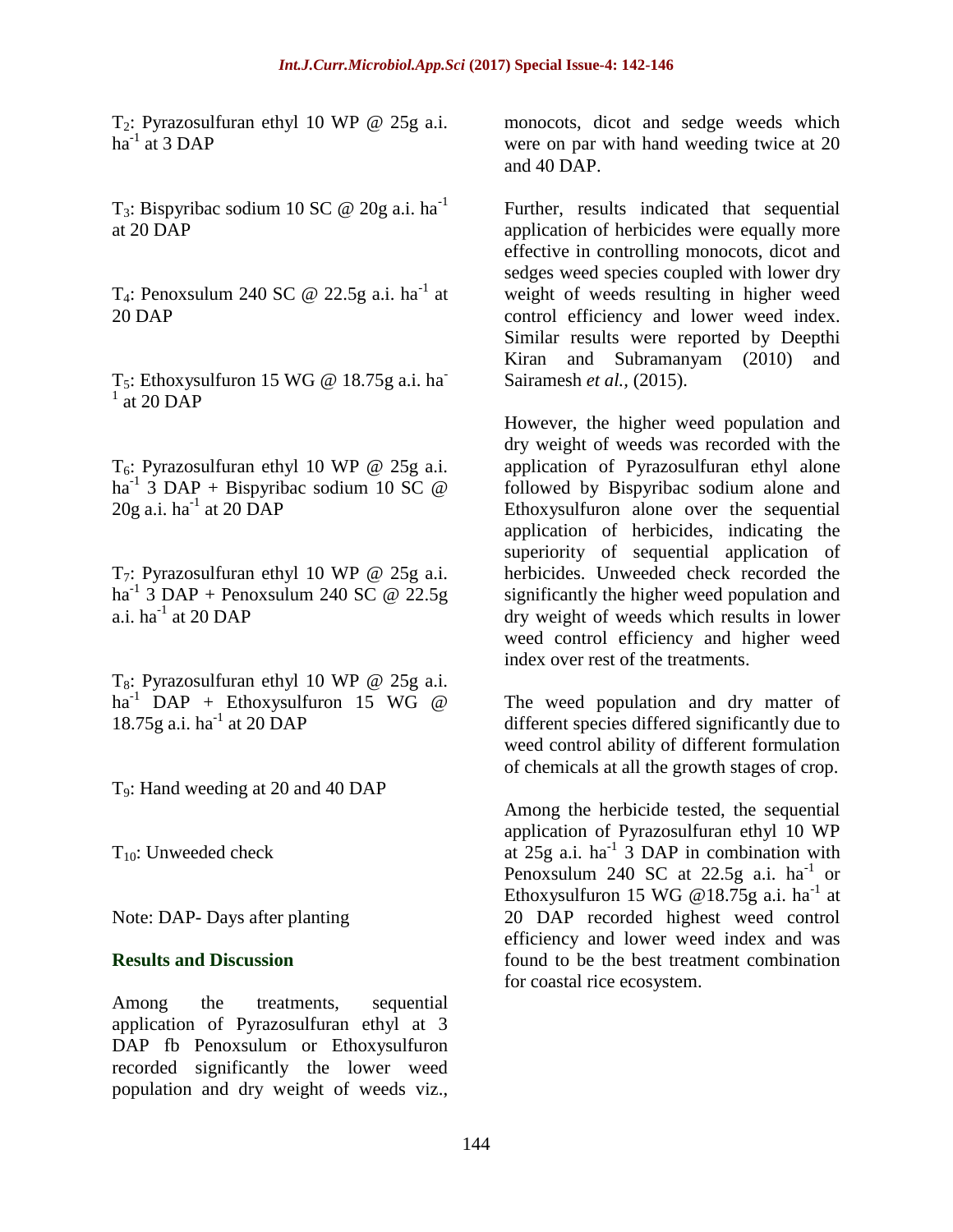| <b>Treatme</b> | Weed density $(No. / 0.25m^2)$ |               |               | Weed dry weight $(g/0.25m^2)$ |               |               | $WCE(\%)$ | WI (%) | <b>Yield kg</b> |
|----------------|--------------------------------|---------------|---------------|-------------------------------|---------------|---------------|-----------|--------|-----------------|
| nt             | <b>Grasses</b>                 | <b>Sedges</b> | <b>Dicots</b> | <b>Grasses</b>                | <b>Sedges</b> | <b>Dicots</b> | @60 DAP   |        | $ha^{-1}$       |
| $T_1$          | 5.26<br>(27.33)                | 4.26(17.67)   | 4.34(18.33)   | 1.80(2.77)                    | 1.71(2.43)    | 1.75(2.60)    | 63.09     | 17.09  | 4825            |
| T <sub>2</sub> | 5.71<br>(32.37)                | 4.78(22.33)   | 4.84(23.00)   | 1.88(3.07)                    | 1.88(3.03)    | 1.89(3.07)    | 50.54     | 29.11  | 4080            |
| $T_3$          | 5.27<br>(27.33)                | 4.64(21.00)   | 4.73(22.00)   | 1.83(2.87)                    | 1.83(2.83)    | 1.88(3.03)    | 56.38     | 29.74  | 4116            |
| T <sub>4</sub> | 5.11<br>(25.67)                | 3.98(15.33)   | 4.12(16.67)   | 1.73(2.52)                    | 1.48(1.70)    | 1.56(1.97)    | 70.48     | 21.10  | 4608            |
| $T_5$          | 5.18(26.3)<br>3)               | 4.20(17.33)   | 4.30(18.33)   | 1.82(2.82)                    | 1.56(1.93)    | 1.65(2.27)    | 66.45     | 25.04  | 4368            |
| $T_6$          | 4.94<br>(24.00)                | 3.71(13.33)   | 3.87(14.67)   | 1.68(2.33)                    | 1.40(1.48)    | 1.46(1.64)    | 76.94     | 17.22  | 4830            |
| $T_7$          | 4.38<br>(18.67)                | 2.91(8.00)    | 3.13(9.33)    | 1.39(1.43)                    | 1.20(0.93)    | 1.20(0.93)    | 89.45     | 8.11   | 5351            |
| $T_8$          | 4.76<br>(22.33)                | 3.44(11.33)   | 3.44(11.33)   | 1.49(1.73)                    | 1.28(1.13)    | 1.34(1.30)    | 85.63     | 13.57  | 5043            |
| T <sub>9</sub> | 3.18<br>(9.67)                 | 2.39(5.23)    | 2.41(5.33)    | 0.87(0.26)                    | 1.04(0.60)    | 1.04(0.60)    | 97.15     | 0.00   | 5843            |
| $T_{10}$       | 7.60<br>(57.33)                | 7.08(49.67)   | 7.10(50.00)   | 2.67(6.63)                    | 2.00(3.50)    | 2.41(5.33)    | 0.00      | 36.36  | 3683            |
| S.Em. $\pm$    | 0.22                           | 0.15          | 0.22          | 0.04                          | 0.05          | 0.08          | 2.51      | 3.17   | 198             |
| CD<br>$p=5%$   | 0.66                           | 0.44          | 0.66          | 0.11                          | 0.16          | 0.23          | 7.46      | 9.42   | 590             |

**Table.1** Weed density, dry matter, weed control efficiency (WCE) and weed index as influenced by different herbicide application

Note: Figures in parentheses indicate original values